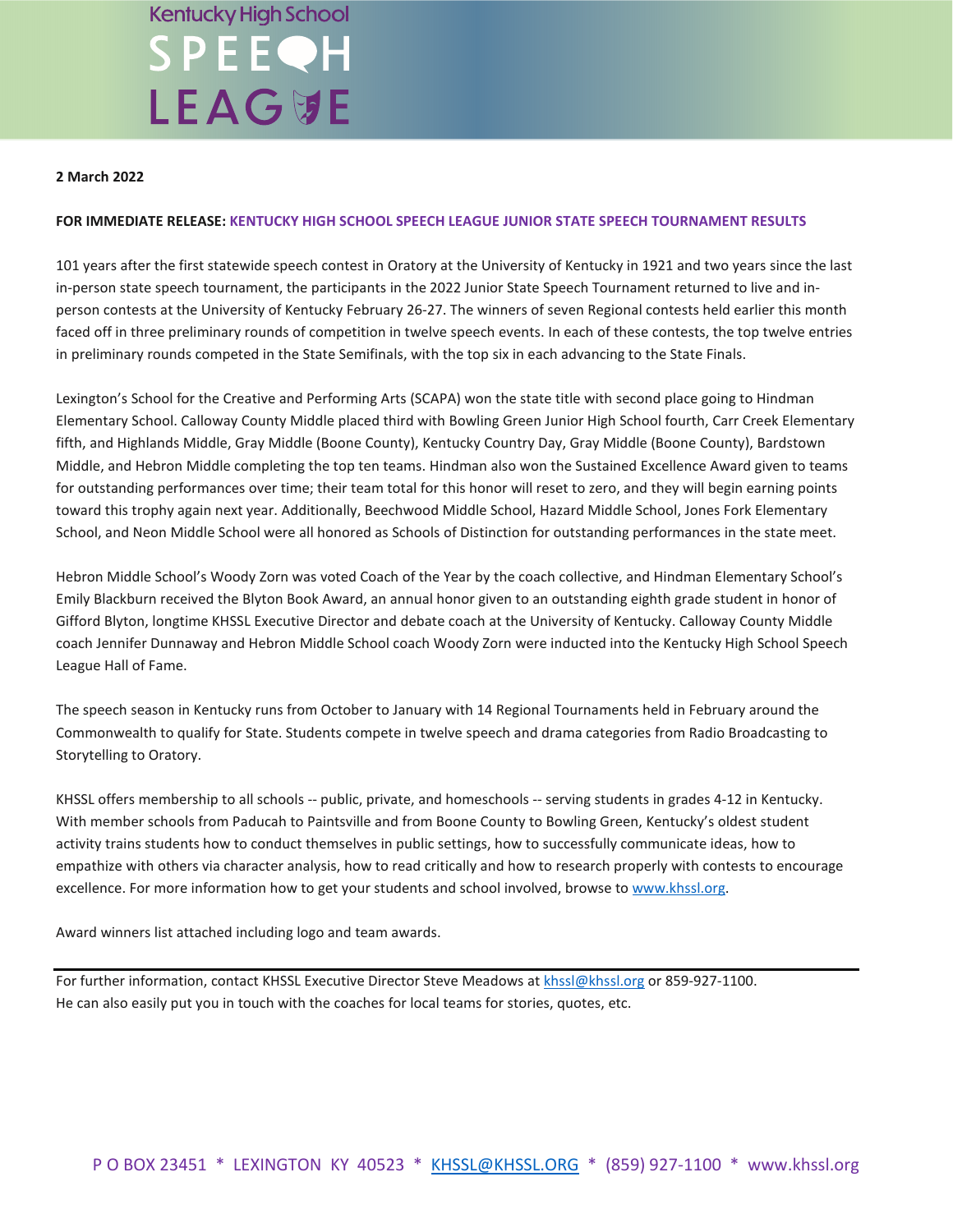## **Broadcast Announcing Kentucky Junior Division State Speech Tournament**

| PL             | Name                  | <b>School</b>                      |  |
|----------------|-----------------------|------------------------------------|--|
| $\overline{1}$ | Niva Patel            | SCAPA, Bluegrass                   |  |
| 2              | Carson Sims           | Hindman Elementary School          |  |
| 3              | Quinlynn Moore        | Calloway County Middle School      |  |
| 4              | Maya Duggal           | SCAPA, Bluegrass                   |  |
| 5              | Neha Reddy            | Bowling Green Jr. High School      |  |
| 6              | Soren Rai             | Kentucky Country Day Middle School |  |
| <b>SF</b>      | Leah Chen             | Bowling Green Jr. High School      |  |
| SF             | Simeon Beeken         | SCAPA, Bluegrass                   |  |
| SF             | <b>Brycen Everage</b> | <b>Carr Creek Elementary</b>       |  |
| <b>SF</b>      | Karrigan Mullins      | Neon Middle                        |  |
| <b>SF</b>      | Kori Cecil            | College View Middle School         |  |
| <b>SF</b>      | Aiden Cornett         | Carr Creek Elementary              |  |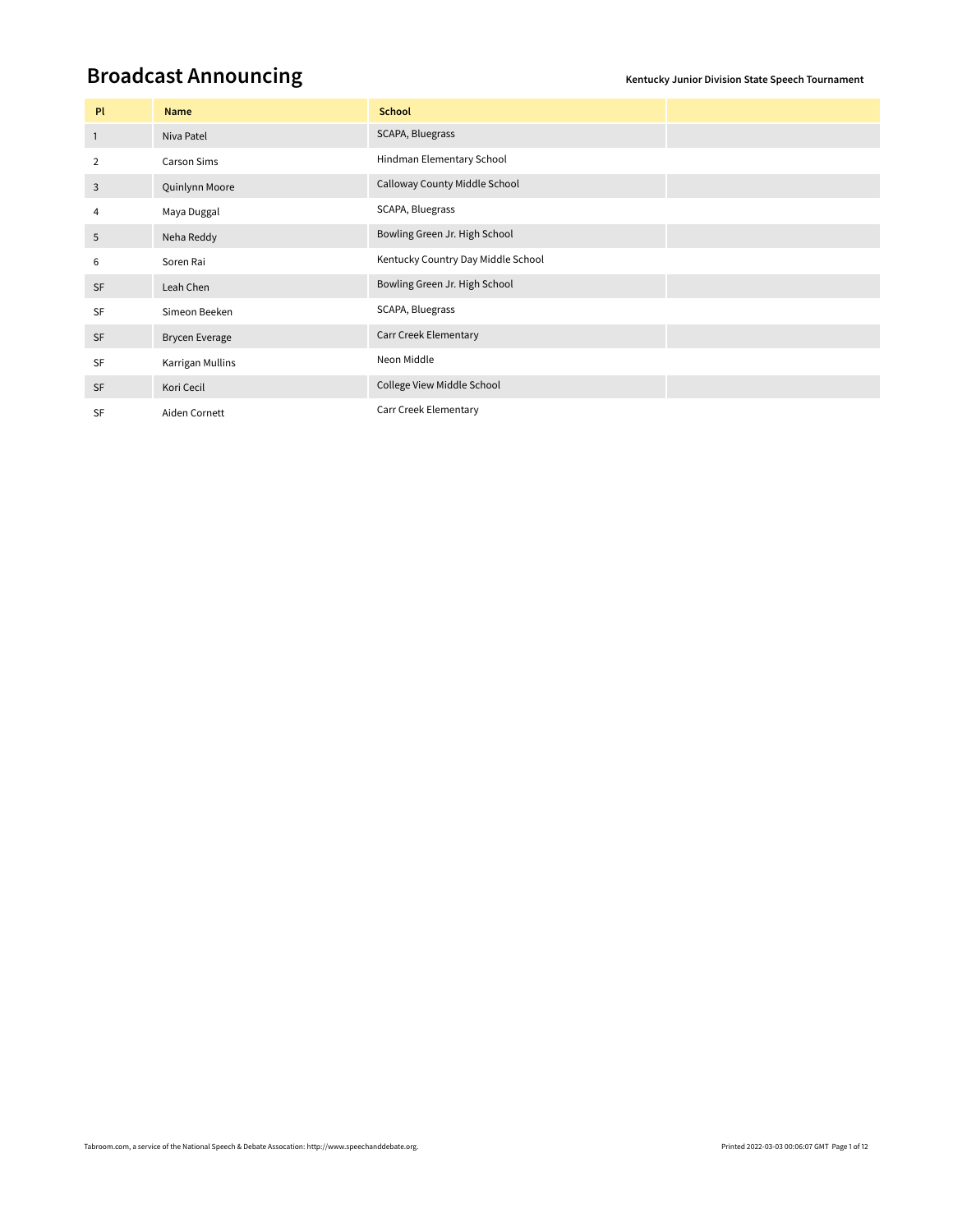**Declamation Kentucky Junior Division State Speech Tournament**

| Pl           | Name             | <b>School</b>                      |  |
|--------------|------------------|------------------------------------|--|
| $\mathbf{1}$ | Noah Jackson     | SCAPA, Bluegrass                   |  |
| 2            | Slone Smith      | Carr Creek Elementary              |  |
| 3            | Rylie Humphress  | SCAPA, Bluegrass                   |  |
| 4            | Amay Xu          | SCAPA, Bluegrass                   |  |
| 5            | Kenzie Slone     | Hindman Elementary School          |  |
| 6            | Carson Sims      | Hindman Elementary School          |  |
| <b>SF</b>    | Leah Chen        | Bowling Green Jr. High School      |  |
| <b>SF</b>    | Claire Carrol    | Hindman Elementary School          |  |
| <b>SF</b>    | Palash Ojah      | Kentucky Country Day Middle School |  |
| <b>SF</b>    | Isabella Brawner | Calloway County Middle School      |  |
| <b>SF</b>    | Kelsie Huff      | Carr Creek Elementary              |  |
| <b>SF</b>    | Kathryn Madigan  | Gray Middle School                 |  |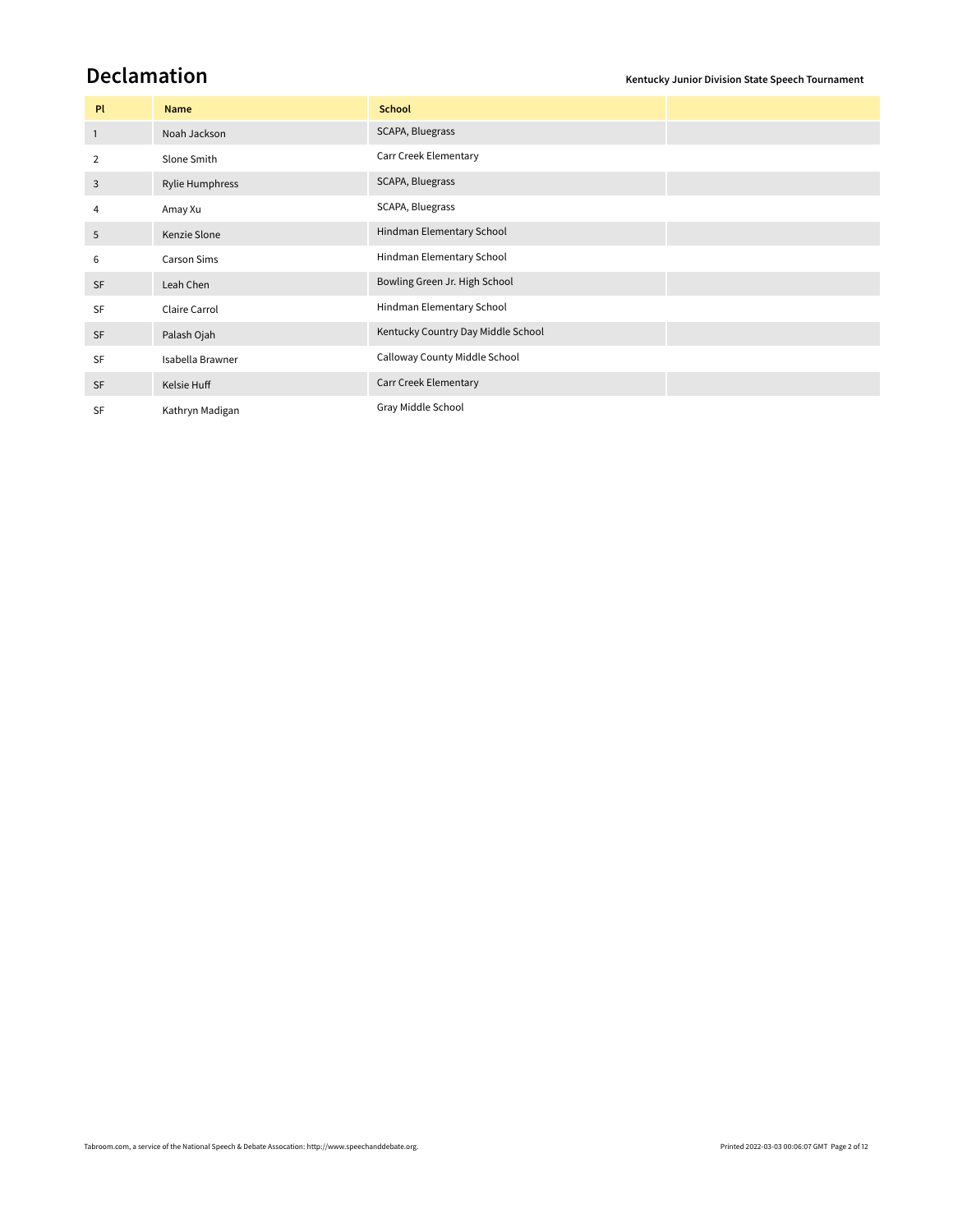### **Dramatic Interpretation**

| Pl           | Name              | <b>School</b>                 |  |
|--------------|-------------------|-------------------------------|--|
| $\mathbf{1}$ | Emily Blackburn   | Hindman Elementary School     |  |
| 2            | Grace Hellard     | SCAPA, Bluegrass              |  |
| 3            | Adrian Wainscott  | SCAPA, Bluegrass              |  |
| 4            | Maysi Pigman      | Hindman Elementary School     |  |
| 5            | Quinlynn Moore    | Calloway County Middle School |  |
| 6            | Ryliegh Adams     | East Perry Elementary         |  |
| <b>SF</b>    | Elizabeth Folsom  | SCAPA, Bluegrass              |  |
| <b>SF</b>    | Shakira Shouse    | Calloway County Middle School |  |
| <b>SF</b>    | Miranda Bartoe    | Hindman Elementary School     |  |
| <b>SF</b>    | Courtney Hargrove | Calloway County Middle School |  |
| <b>SF</b>    | Adriana Olinger   | Jones Fork Elementary         |  |
| <b>SF</b>    | Savannah Ballard  | Hebron Middle School          |  |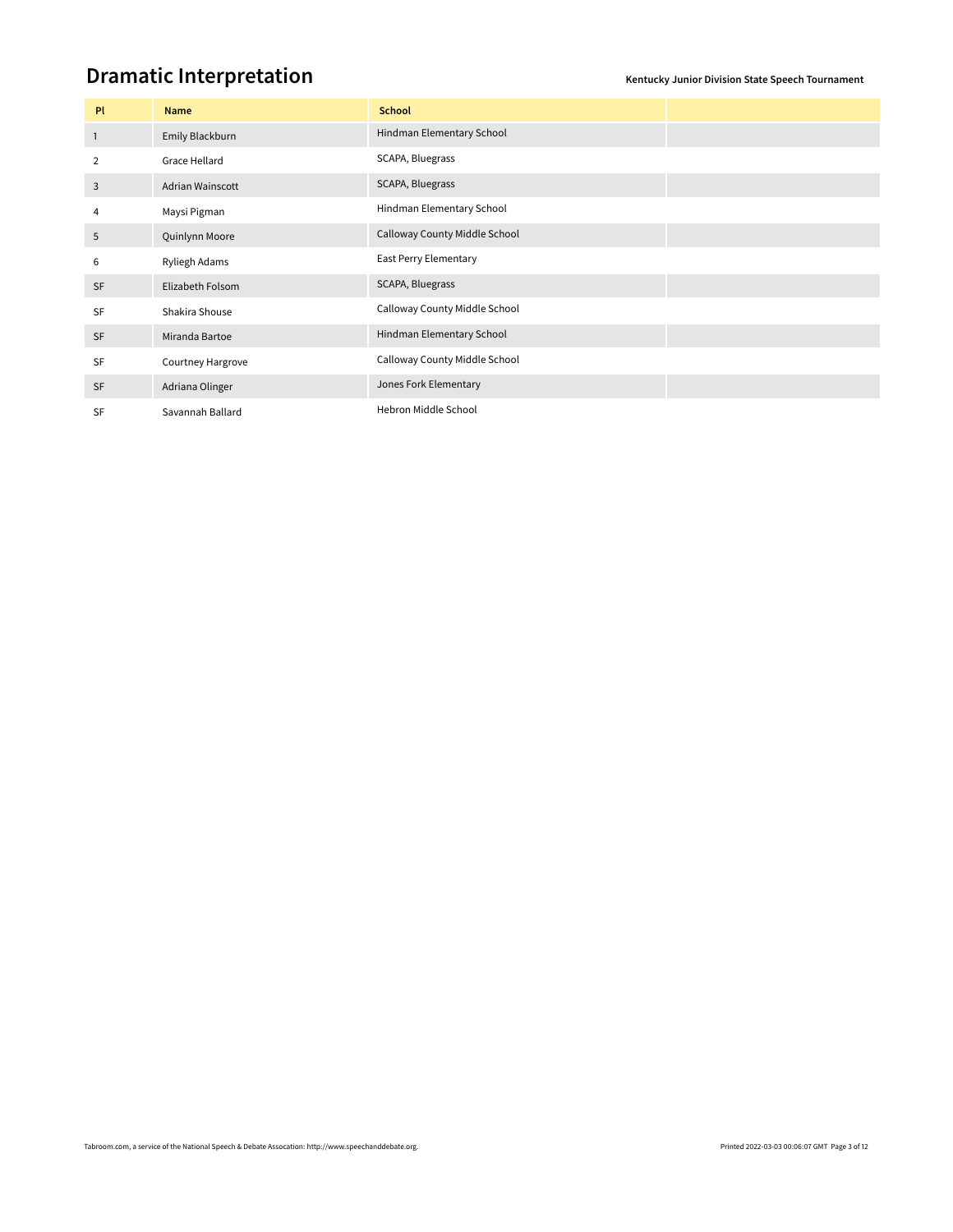**Duo Acting COLLECTING CONSUMING THE SPEECH TO ACTING ACTING** *Kentucky Junior Division State Speech Tournament* 

| PI             | <b>Name</b>                                                    | <b>School</b>                 |  |
|----------------|----------------------------------------------------------------|-------------------------------|--|
| $\mathbf{1}$   | Wainscott & Folsom<br>Elizabeth Folsom<br>Adrian Wainscott     | SCAPA, Bluegrass              |  |
| $\overline{2}$ | Schultz & Hagerty<br>Harrison Schultz<br>Jacob Hagerty         | Highlands Middle School       |  |
| 3              | Given & Platt<br>Ruby Given<br>Maren Platt                     | Beechwood Middle School       |  |
| $\overline{4}$ | Caldwell & Stacy<br>Chelsea Stacy<br>Ali Caldwell              | Hazard Middle School          |  |
| 5              | Garland & Carter<br>Kylee Carter<br><b>Brilee Garland</b>      | Calloway County Middle School |  |
| 6              | Brennan & Stewart<br><b>Connor Stewart</b><br>Brinklee Brennan | Neon Middle                   |  |
| SF             | Rice & Rudy<br>Reagan Rice<br>Julianne Rudy                    | Calloway County Middle School |  |
| SF             | Roe & Swafford<br>Logan Roe<br>Bryson Swafford                 | Hindman Elementary School     |  |
| SF             | Grigsby & Pigman<br><b>Bella Grigsby</b><br>Maysi Pigman       | Hindman Elementary School     |  |
| SF             | Duggal & Lin<br>Jessica Lin<br>Maya Duggal                     | SCAPA, Bluegrass              |  |
| SF             | Brown & Moore<br><b>Hudson Brown</b><br><b>Gus Moore</b>       | SCAPA, Bluegrass              |  |
| SF             | Beyer & LeBuhn<br><b>Bailey Beyer</b><br>Lucy LeBuhn           | Paducah Middle School         |  |
| SF             | Garris & Pigman<br><b>Mason Garris</b><br>Ryan Pigman          | Hindman Elementary School     |  |
|                |                                                                |                               |  |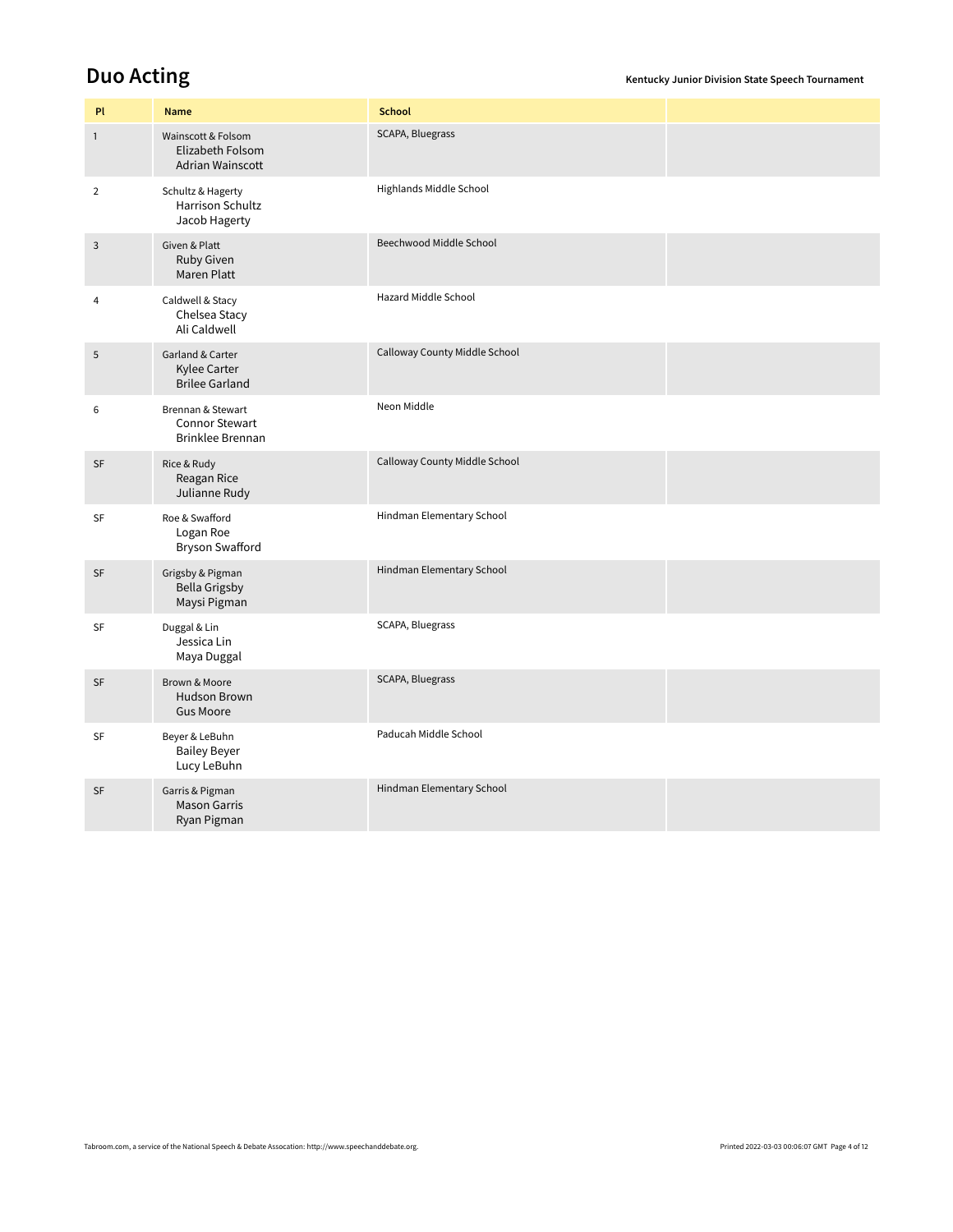## **Extemporaneous Speaking** *Extemporaneous* **Speaking**

| PI             | Name                | <b>School</b>                 |  |
|----------------|---------------------|-------------------------------|--|
| $\overline{1}$ | Parker Hay          | Gray Middle School            |  |
| 2              | Luka Mijatovic      | SCAPA, Bluegrass              |  |
| 3              | Devynn Gardner      | Bowling Green Jr. High School |  |
| 4              | Avinash Koul        | SCAPA, Bluegrass              |  |
| 5              | Kyle Yang           | SCAPA, Bluegrass              |  |
| 6              | Amber Wu            | Calloway County Middle School |  |
| SF             | <b>Carson Sims</b>  | Hindman Elementary School     |  |
| <b>SF</b>      | Molly Lusk          | Calloway County Middle School |  |
| <b>SF</b>      | Luke Smith          | Hebron Middle School          |  |
| SF             | <b>Braden Smith</b> | Hindman Elementary School     |  |
| <b>SF</b>      | Neha Reddy          | Bowling Green Jr. High School |  |
| <b>SF</b>      | Kenzie Slone        | Hindman Elementary School     |  |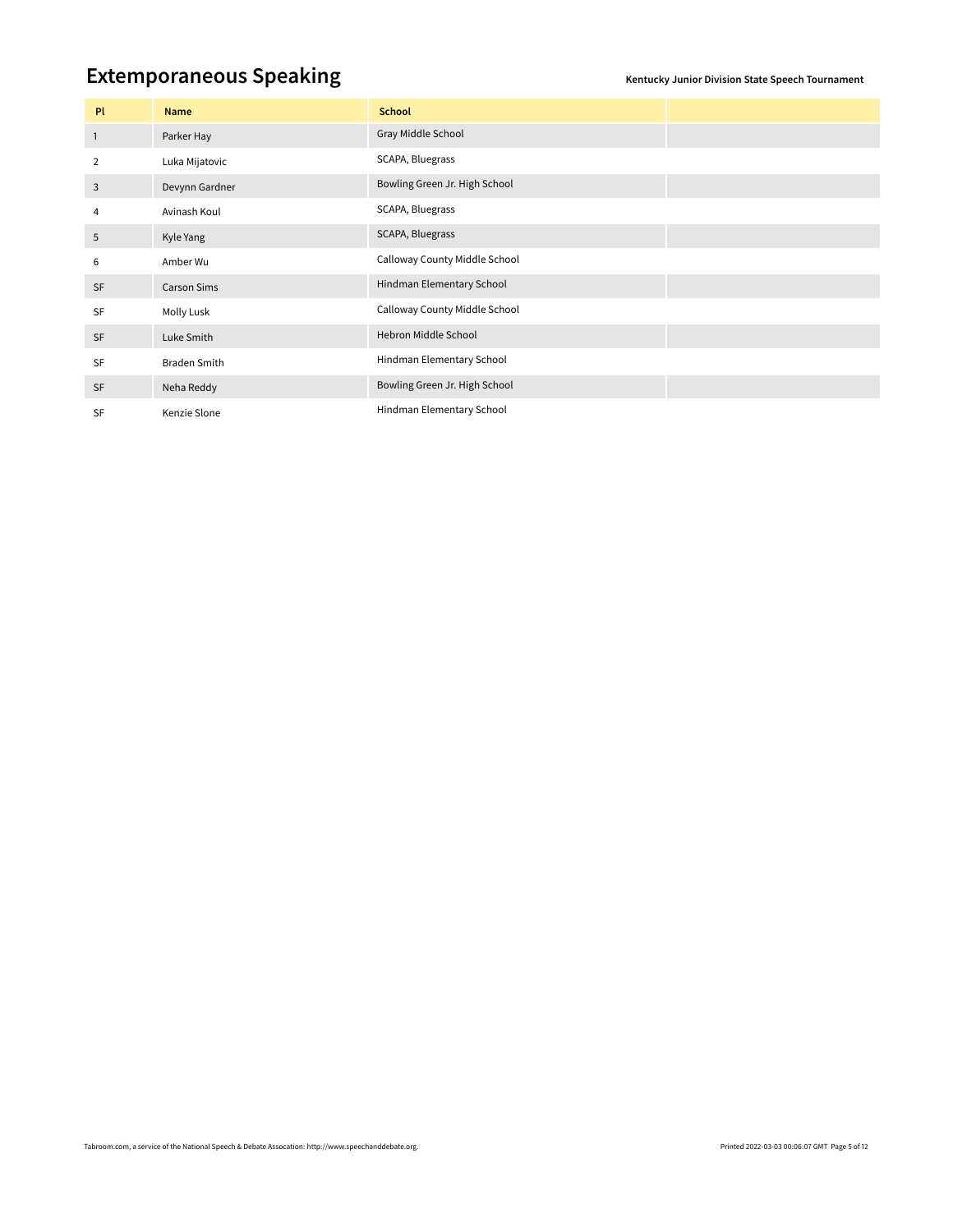### **Humorous Interpretation**

| Pl             | Name                    | <b>School</b>                 |  |
|----------------|-------------------------|-------------------------------|--|
| $\overline{1}$ | Clara Raybould          | SCAPA, Bluegrass              |  |
| 2              | Haasini Beeram          | SCAPA, Bluegrass              |  |
| 3              | <b>Brandon Mays</b>     | Hindman Elementary School     |  |
| 4              | <b>Brilee Garland</b>   | Calloway County Middle School |  |
| 5              | Rafe Pinkston           | Highlands Middle School       |  |
| 6              | Ehde Carlisle           | Calloway County Middle School |  |
| <b>SF</b>      | Astyn Combs             | Hindman Elementary School     |  |
| <b>SF</b>      | <b>Esme Morris</b>      | SCAPA, Bluegrass              |  |
| <b>SF</b>      | Logan Roe               | Hindman Elementary School     |  |
| <b>SF</b>      | <b>Brinklee Brennan</b> | Neon Middle                   |  |
| <b>SF</b>      | Karrigan Mullins        | Neon Middle                   |  |
| <b>SF</b>      | <b>Mackenzee Counts</b> | Beechwood Middle School       |  |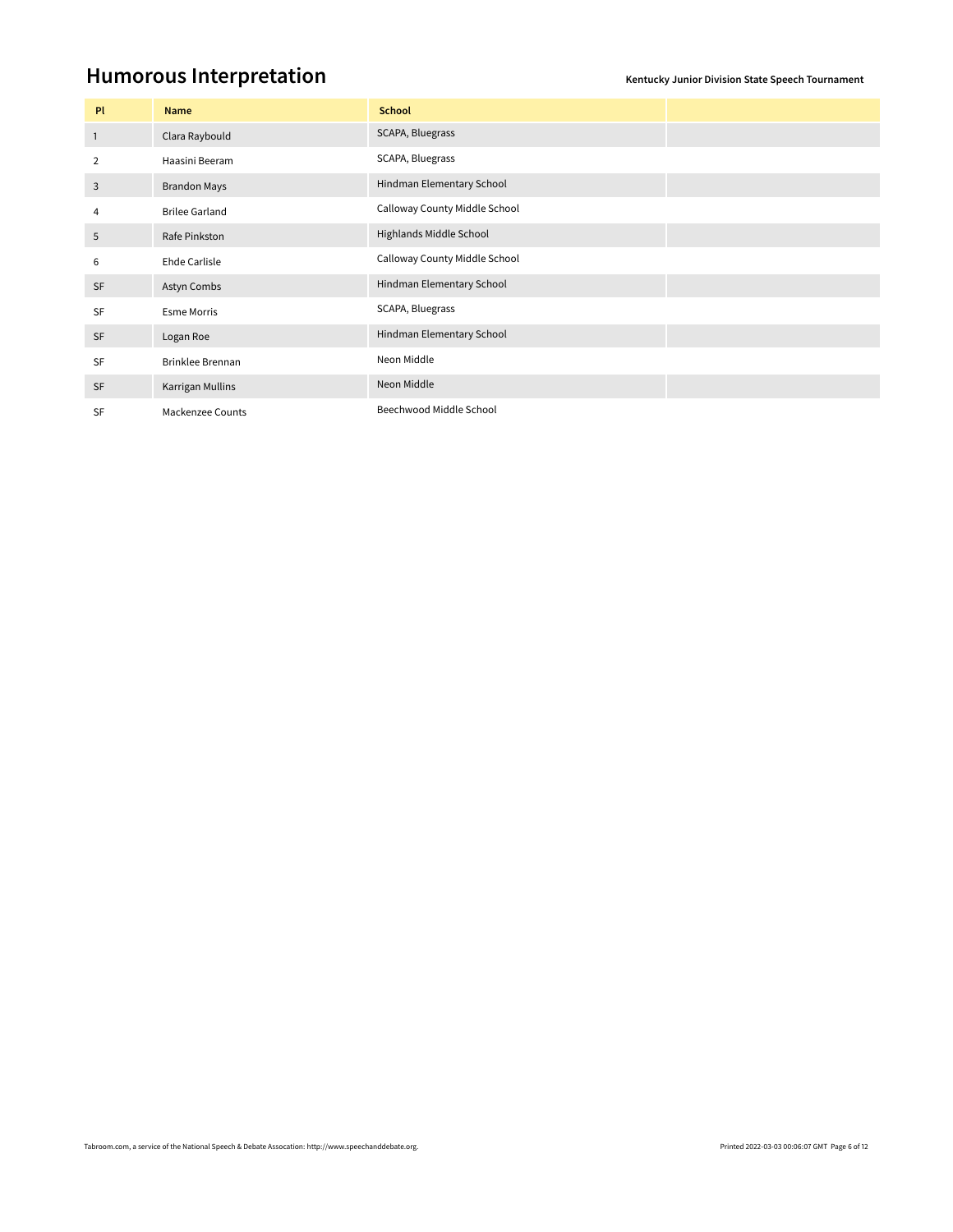**Impromptu Kentucky Junior Division State Speech Tournament** 

| PL             | Name                | <b>School</b>                 |  |
|----------------|---------------------|-------------------------------|--|
| $\overline{1}$ | Luka Mijatovic      | SCAPA, Bluegrass              |  |
| $\overline{2}$ | <b>Braden Smith</b> | Hindman Elementary School     |  |
| 3              | Devynn Gardner      | Bowling Green Jr. High School |  |
| 4              | Amber Wu            | Calloway County Middle School |  |
| 5              | Parker Hay          | Gray Middle School            |  |
| 6              | Parker Roland       | Gray Middle School            |  |
| SF             | Anne Beck           | SCAPA, Bluegrass              |  |
| SF             | Isabella Fike       | Calloway County Middle School |  |
| <b>SF</b>      | Lain'e Roberts      | Bardstown Middle School       |  |
| SF             | Molly Lusk          | Calloway County Middle School |  |
| <b>SF</b>      | Lucy Randles        | SCAPA, Bluegrass              |  |
| <b>SF</b>      | Trisha Chhabra      | Bowling Green Jr. High School |  |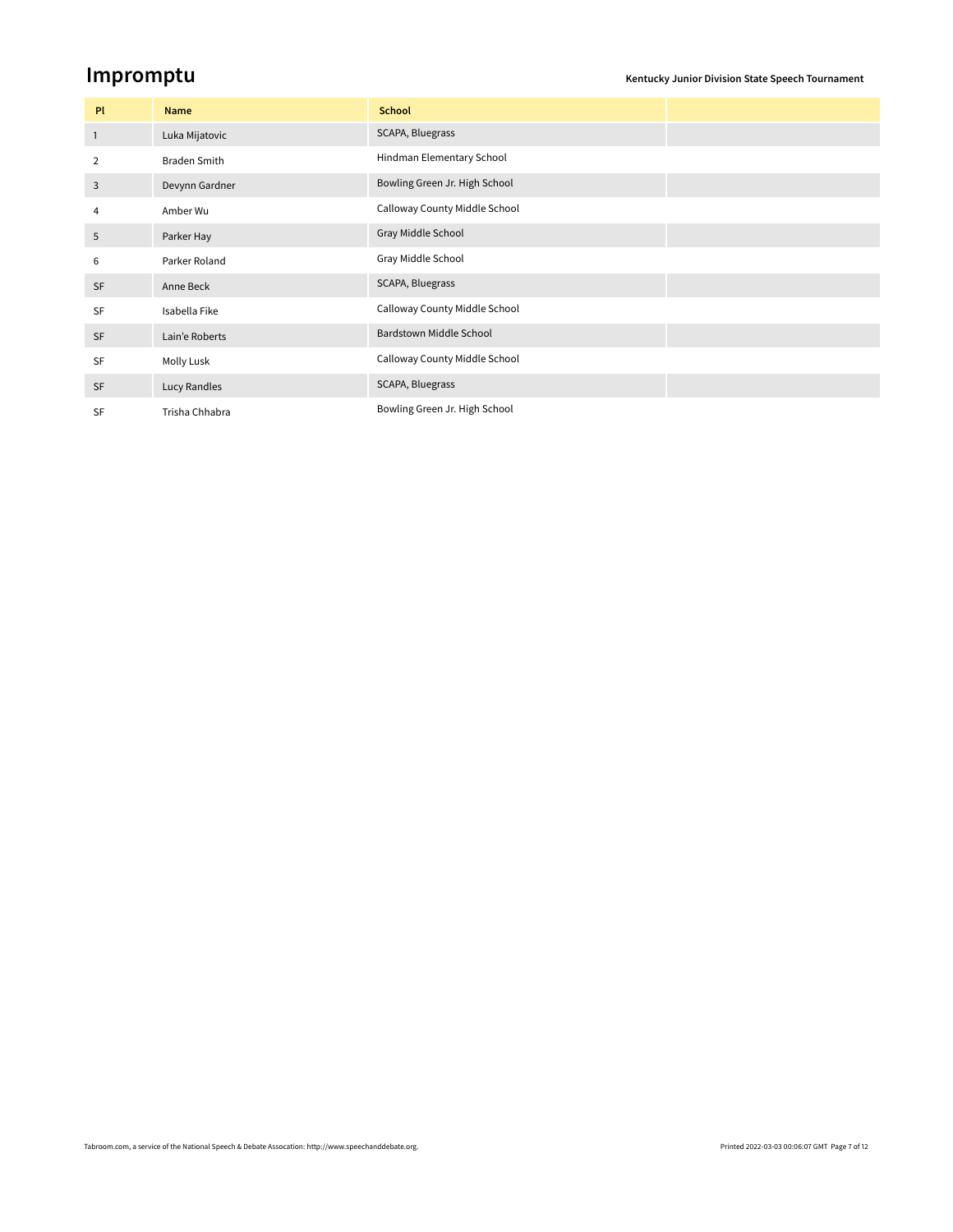### **Improvisational Duo** *Improvisational*

| PI             | <b>Name</b>                                                         | <b>School</b>                      |  |
|----------------|---------------------------------------------------------------------|------------------------------------|--|
| $\mathbf{1}$   | Dever & El-Amin<br>Lydia Dever<br>Melody El-Amin                    | SCAPA, Bluegrass                   |  |
| $\overline{2}$ | Roberts & McCubbins<br>Lain'e Roberts<br>Jack McCubbins             | Bardstown Middle School            |  |
| $\mathsf 3$    | Lohano & Nasir<br><b>Asad Nasir</b><br>Dushant Lohano               | Kentucky Country Day Middle School |  |
| 4              | Wainscott & Folsom<br>Elizabeth Folsom<br><b>Adrian Wainscott</b>   | SCAPA, Bluegrass                   |  |
| 5              | <b>Adkins &amp; Randles</b><br>Emma Adkins<br>Lucy Randles          | SCAPA, Bluegrass                   |  |
| 6              | Emerson & Sandhu<br>Daniella Emerson<br>Mehek Sandhu                | Bowling Green Jr. High School      |  |
| SF             | Chhabra & Martin<br>Trisha Chhabra<br>Morgan Martin                 | Bowling Green Jr. High School      |  |
| SF             | Carlisle & Garland<br><b>Brilee Garland</b><br><b>Ehde Carlisle</b> | Calloway County Middle School      |  |
| SF             | Miller & Gebrezgi<br>Bella Gebrezgi<br>Sunny Miller                 | Ockerman Middle School             |  |
| SF             | <b>Ballard &amp; Huber</b><br>Savannah Ballard<br>Aiden Huber       | Hebron Middle School               |  |
| SF             | Hall & Jones<br>Kylie Jones<br>Morgan Hall                          | Jones Fork Elementary              |  |
| SF             | Banks & Smith<br><b>Christian Banks</b><br>Slone Smith              | Carr Creek Elementary              |  |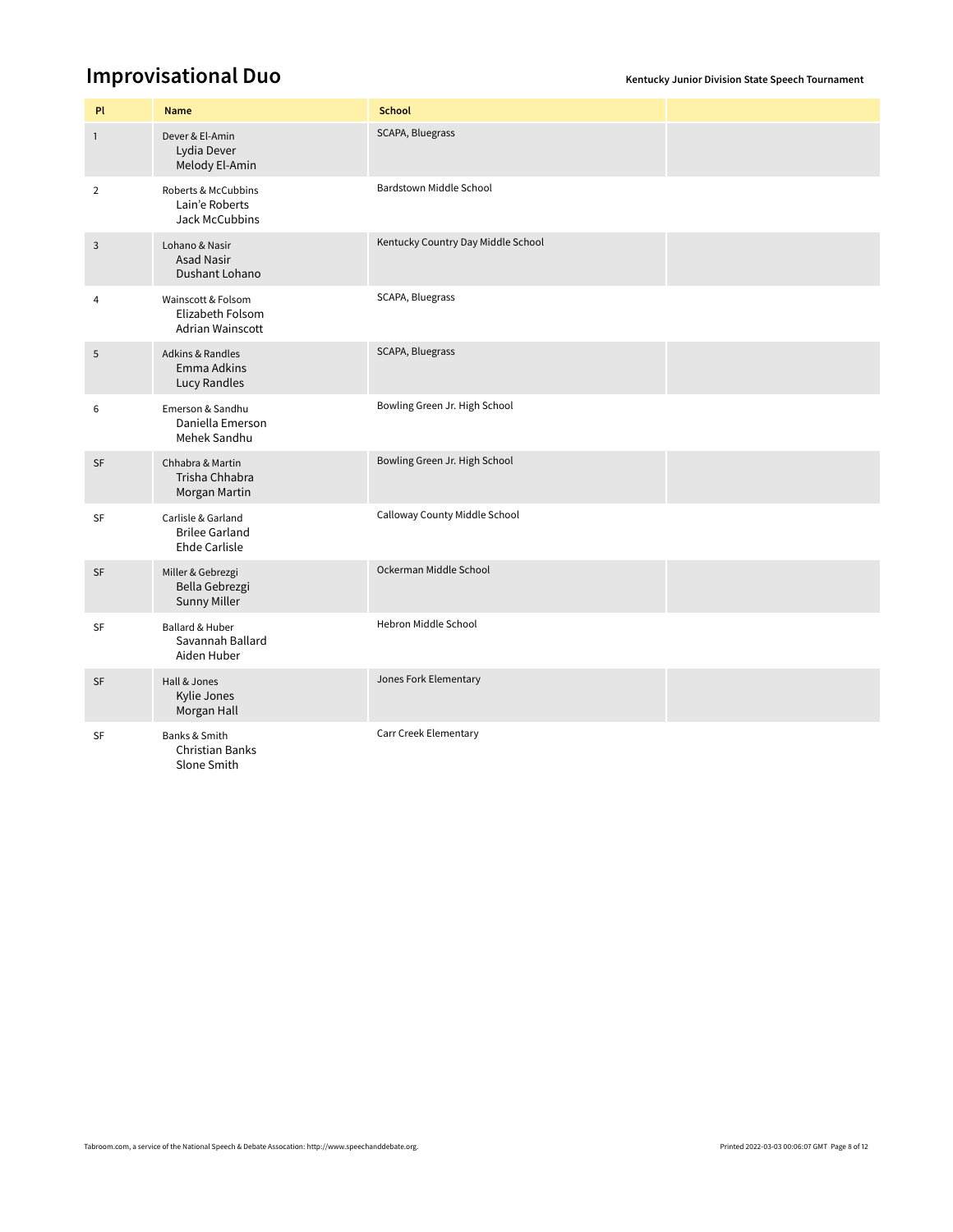## **Original Oratory Community Community Community** Rental Section State Speech Tournament

| <b>PI</b>      | Name            | <b>School</b>                 |  |
|----------------|-----------------|-------------------------------|--|
| $\overline{1}$ | Luka Mijatovic  | SCAPA, Bluegrass              |  |
| 2              | Slone Smith     | Carr Creek Elementary         |  |
| 3              | Sophie Noe      | Hindman Elementary School     |  |
| 4              | Aiden Stark     | SCAPA, Bluegrass              |  |
| 5              | Isabella Fike   | Calloway County Middle School |  |
| 6              | Emily Blackburn | Hindman Elementary School     |  |
| <b>SF</b>      | Morgan Hall     | Jones Fork Elementary         |  |
| SF             | Bella Gebrezgi  | Ockerman Middle School        |  |
| SF             | Kara Purdy      | Gray Middle School            |  |
| SF             | Jessica Lin     | SCAPA, Bluegrass              |  |
| <b>SF</b>      | Noxie Melton    | Hebron Middle School          |  |
| <b>SF</b>      | Hannah Sizemore | Carr Creek Elementary         |  |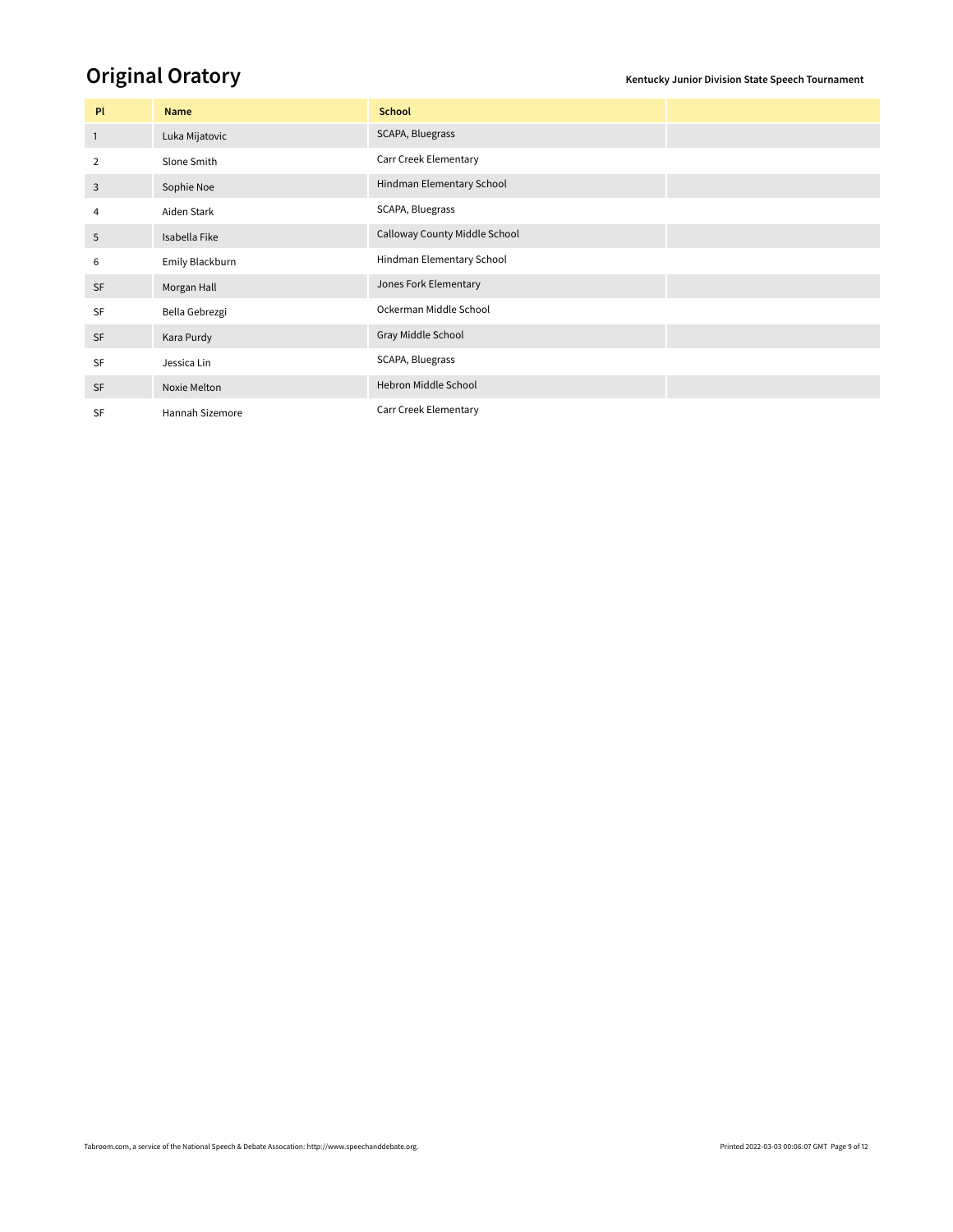| PI           | Name                  | <b>School</b>                 |  |
|--------------|-----------------------|-------------------------------|--|
| $\mathbf{1}$ | <b>Eden Potterton</b> | SCAPA, Bluegrass              |  |
| 2            | Coralie Welker        | SCAPA, Bluegrass              |  |
| 3            | Lain'e Roberts        | Bardstown Middle School       |  |
| 4            | Haasini Beeram        | SCAPA, Bluegrass              |  |
| 5            | Claire Carrol         | Hindman Elementary School     |  |
| 6            | Henry Weghorst        | Highlands Middle School       |  |
| <b>SF</b>    | Megan Daly            | Highlands Middle School       |  |
| SF           | Ryliegh Adams         | East Perry Elementary         |  |
| <b>SF</b>    | Morgan Martin         | Bowling Green Jr. High School |  |
| <b>SF</b>    | Christian Banks       | Carr Creek Elementary         |  |
| <b>SF</b>    | Samaria Shumpert      | Paducah Middle School         |  |
| <b>SF</b>    | Grace Fulkerson       | LaRue County MS               |  |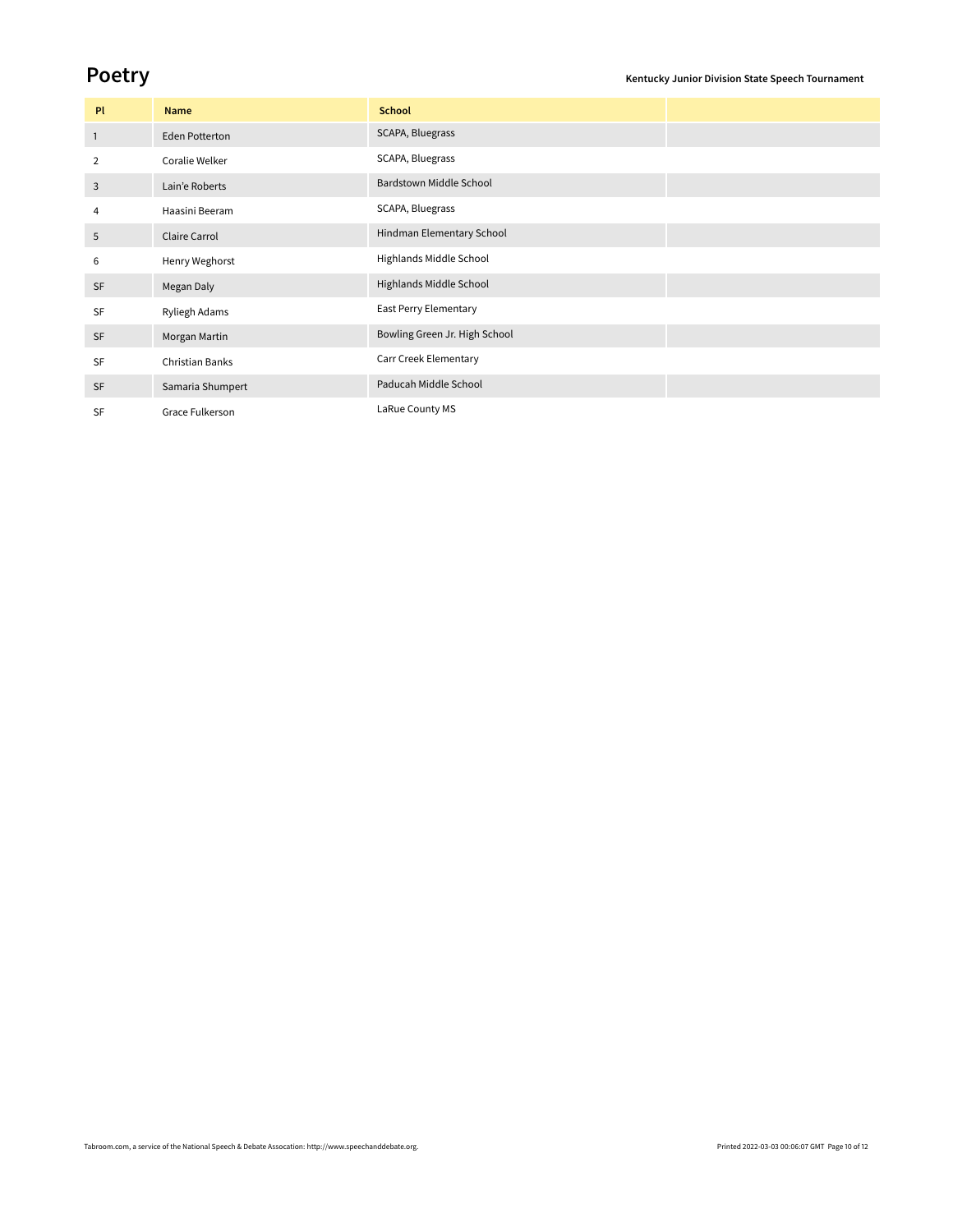| <b>PI</b>      | Name                 | <b>School</b>                 |  |
|----------------|----------------------|-------------------------------|--|
| $\overline{1}$ | <b>Bella Grigsby</b> | Hindman Elementary School     |  |
| 2              | Devynn Gardner       | Bowling Green Jr. High School |  |
| 3              | Morgan Martin        | Bowling Green Jr. High School |  |
| 4              | Kenzie Slone         | Hindman Elementary School     |  |
| 5              | Emma Adkins          | SCAPA, Bluegrass              |  |
| 6              | Abby Barnett         | Hazard Middle School          |  |
| <b>SF</b>      | Avinash Koul         | SCAPA, Bluegrass              |  |
| SF             | Timothy Li           | SCAPA, Bluegrass              |  |
| <b>SF</b>      | Faith McCafferty     | Calloway County Middle School |  |
| <b>SF</b>      | Morgan Davis         | Highlands Middle School       |  |
| SF             | Savannah Ballard     | Hebron Middle School          |  |
| SF             | Olivia Fugate        | Carr Creek Elementary         |  |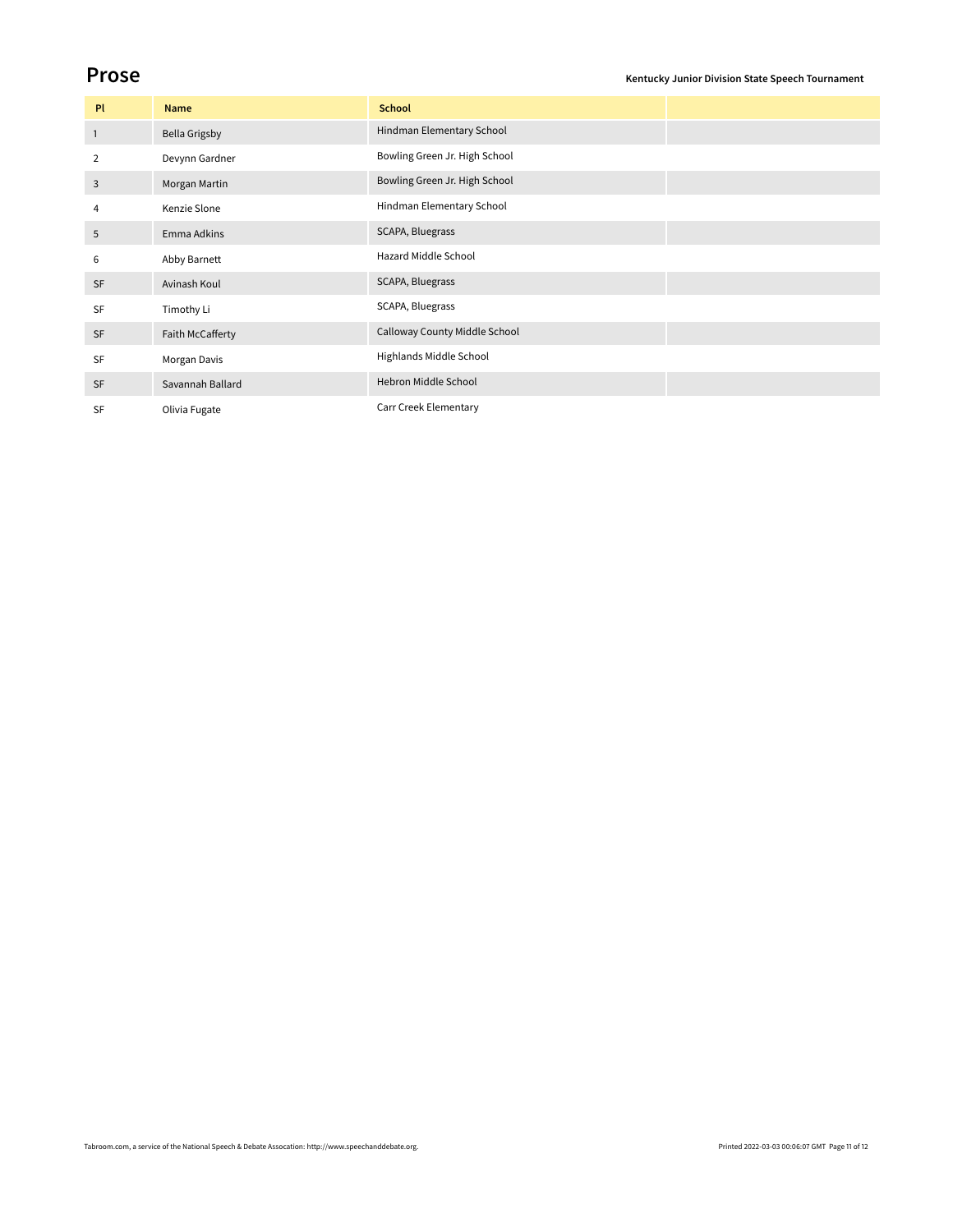**Storytelling Storytelling** 

| Pl             | Name                | <b>School</b>                      |  |
|----------------|---------------------|------------------------------------|--|
| $\overline{1}$ | <b>Esme Morris</b>  | SCAPA, Bluegrass                   |  |
| 2              | Omar Sayied         | Kentucky Country Day Middle School |  |
| 3              | Grace Hellard       | SCAPA, Bluegrass                   |  |
| 4              | Emily Blackburn     | Hindman Elementary School          |  |
| 5              | Annalise Abel       | College View Middle School         |  |
| 6              | Katie Easley        | College View Middle School         |  |
| <b>SF</b>      | Rylie Humphress     | SCAPA, Bluegrass                   |  |
| SF             | Astyn Combs         | Hindman Elementary School          |  |
| SF             | Clayton Fulton      | Martha Jane Potter Elementary      |  |
| <b>SF</b>      | <b>Katie Travis</b> | Gray Middle School                 |  |
| <b>SF</b>      | Kelsie Huff         | Carr Creek Elementary              |  |
| SF             | Jack McCubbins      | Bardstown Middle School            |  |